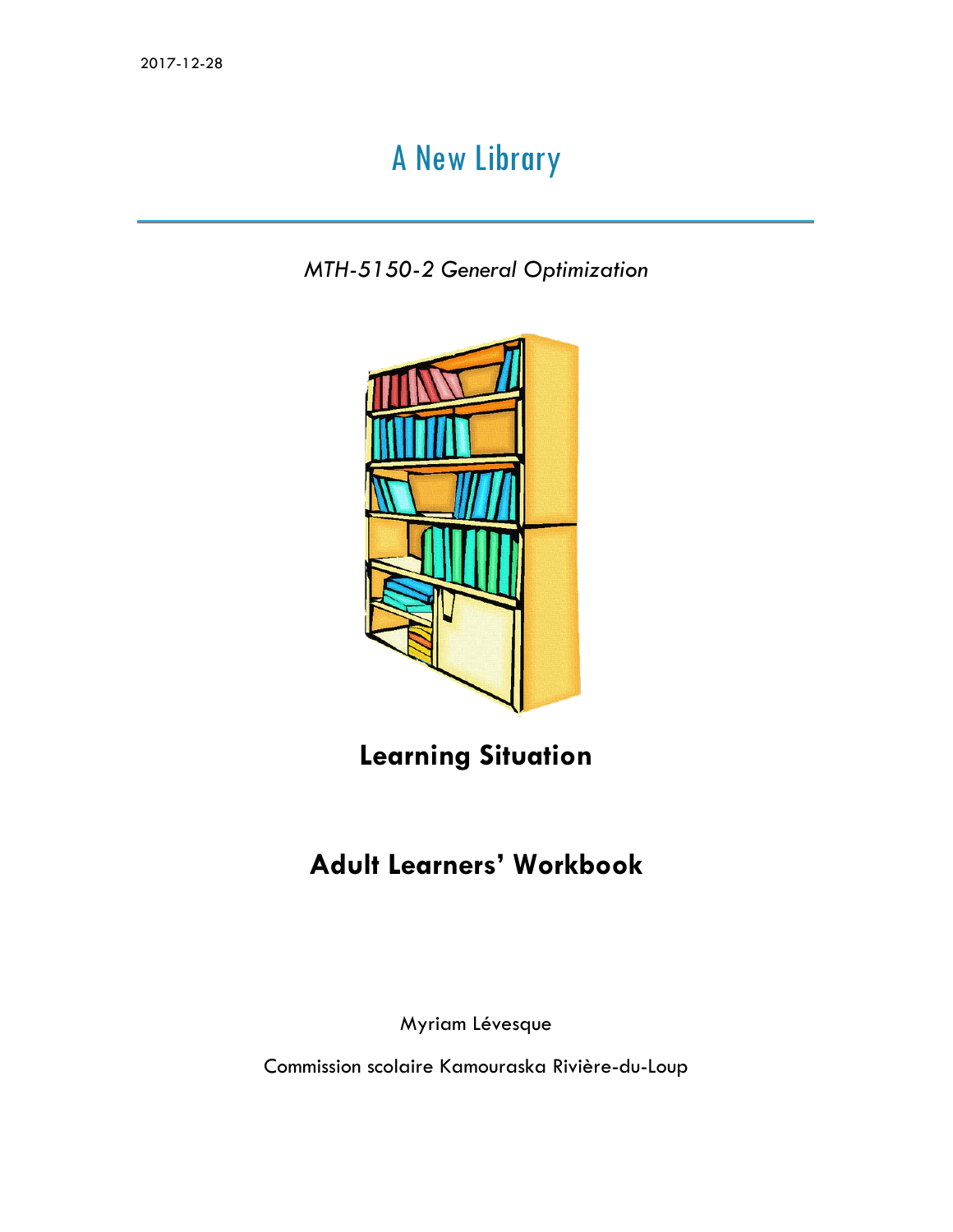#### **Background**

Optimist International is a worldwide volunteer organization that has been active for several decades. The organization comprises more than 2,500 affiliated Optimist clubs whose mission is to bring out the best in youth, in their communities and in themselves.

As members of their local Optimist club, Marie and Luke's mission is to update their municipal library's youth section. They estimate a budget of \$2,000 will be sufficient. They have decided to hold a benefit dinner to raise the needed money.

In this learning situation, you will be asked to solve three problems: optimize profit from the benefit dinner, find the critical path to plan the project timetable, and optimize the cost of purchasing a small gift to give to the children attending the dinner.

#### **Task 1**

Before they determine the date of the fundraising dinner, Marie and Luke must discuss the project development with all of the volunteers. They have to produce

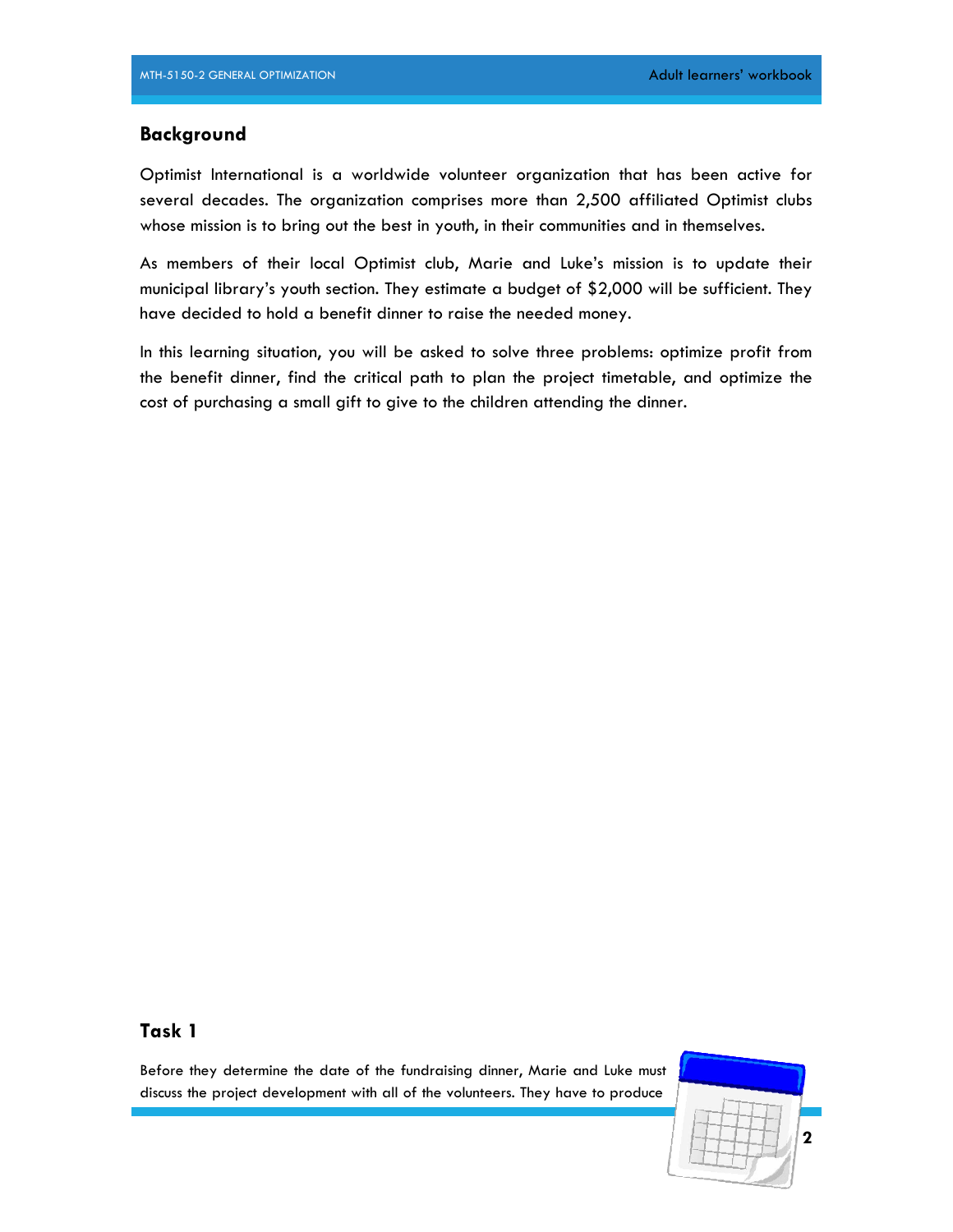specifications so they can plan the dinner. The specifications will enable planning of all of the preliminary steps and production of a timetable.

Here is the task summary table that Luke designed. Each task can be done in a day—except for tasks F, G and H, which will take 10, 35 and 7 days, respectively.

| Tasks                                                                                            | Prerequisite tasks |
|--------------------------------------------------------------------------------------------------|--------------------|
| A: Meet with caterer                                                                             | None               |
| B: Reserve a tent                                                                                | None               |
| C: Meet to determine the number<br>and price of tickets according to<br>the desired profit level | $A-B$              |
| D: Design and print tickets                                                                      | C                  |
| E: Design and print advertising<br>posters                                                       | $\subset$          |
| F: Order and deliver attendee<br>aifts                                                           | C                  |
| G: Sell tickets                                                                                  | C-D                |
| H: Distribute advertising posters                                                                | F                  |
| I: Hold a meeting to plan the<br>events to be held on the day of<br>dinner                       | $F-G-H$            |
| J: Prepare the site before the<br>dinner                                                         |                    |

**Based on this information, devise a timetable to optimize the situation.**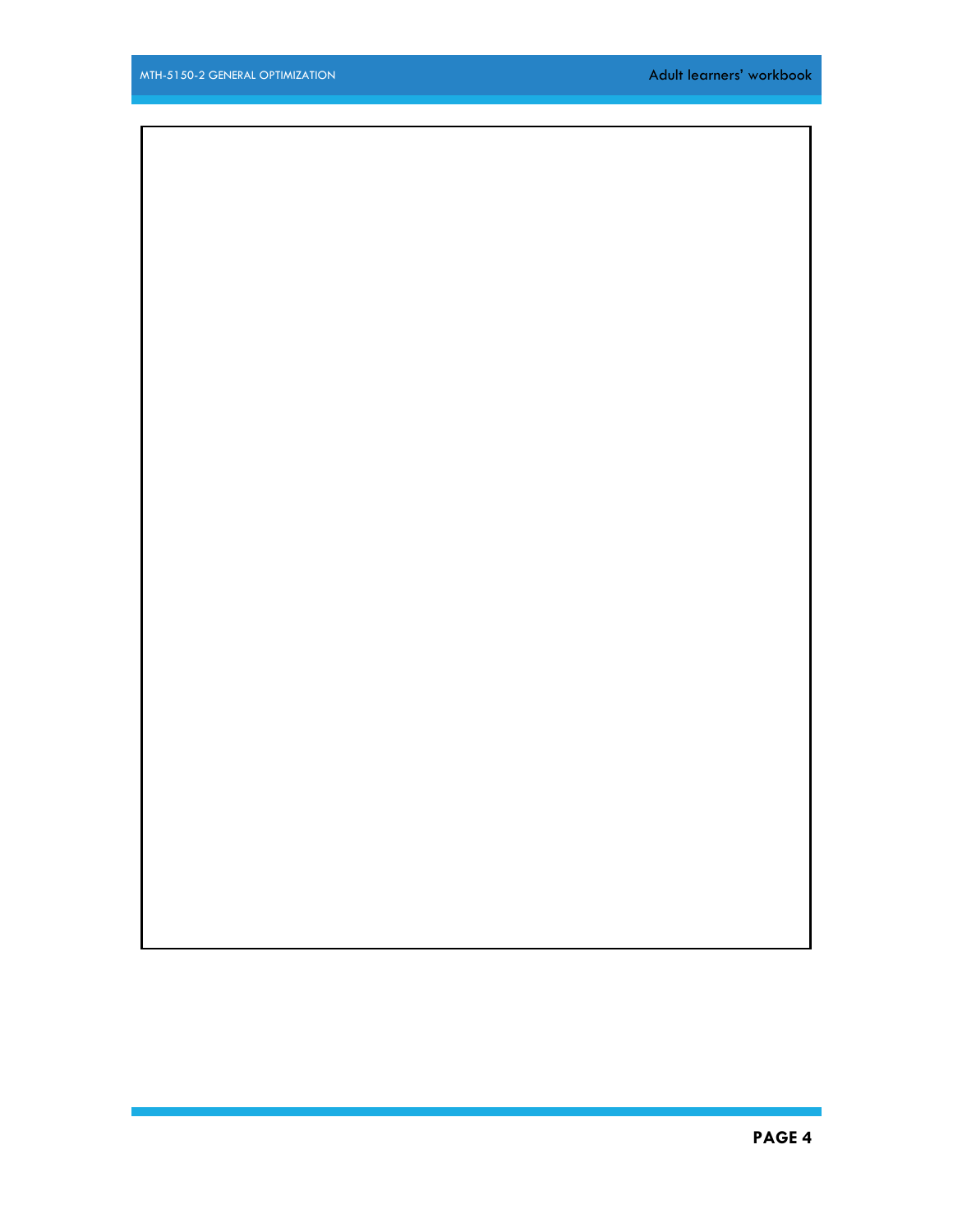#### **Task 2**

For the dinner, Marie and Luke will be using a caterer who will prepare a complete meal. They will have to spend \$14.50 for each adult meal. The caterer has decided to provide children's meals at no charge.

As the event is being held during the summer, it will be taking pace outside. Tables will be set up in a park and a tent that is being rented for \$380, including taxes, will be used for a VIP section. They will thus have 75 free places reserved for children, plus 110 regular places and 40 VIP places to be sold to adults. As the goal is to raise a minimum of \$2,000 for the municipal library, the organizers must sell these places at a profit. Any profits in excess of \$2,000 will be used

to purchase attendee gifts.

To ensure that all tickets are sold, the organizers of previous years' benefit dinners suggested that Marie and Luke keep the cost of tickets within a certain range. Thus, the regular ticket cost should not be more than \$25, and the cost of a VIP ticket should not be more than \$60. The minimum price of both types of tickets should be \$15.



Also, the price of a VIP ticket must be at least double the cost of a regular ticket.

#### **What ticket prices should they set to optimize profits?**

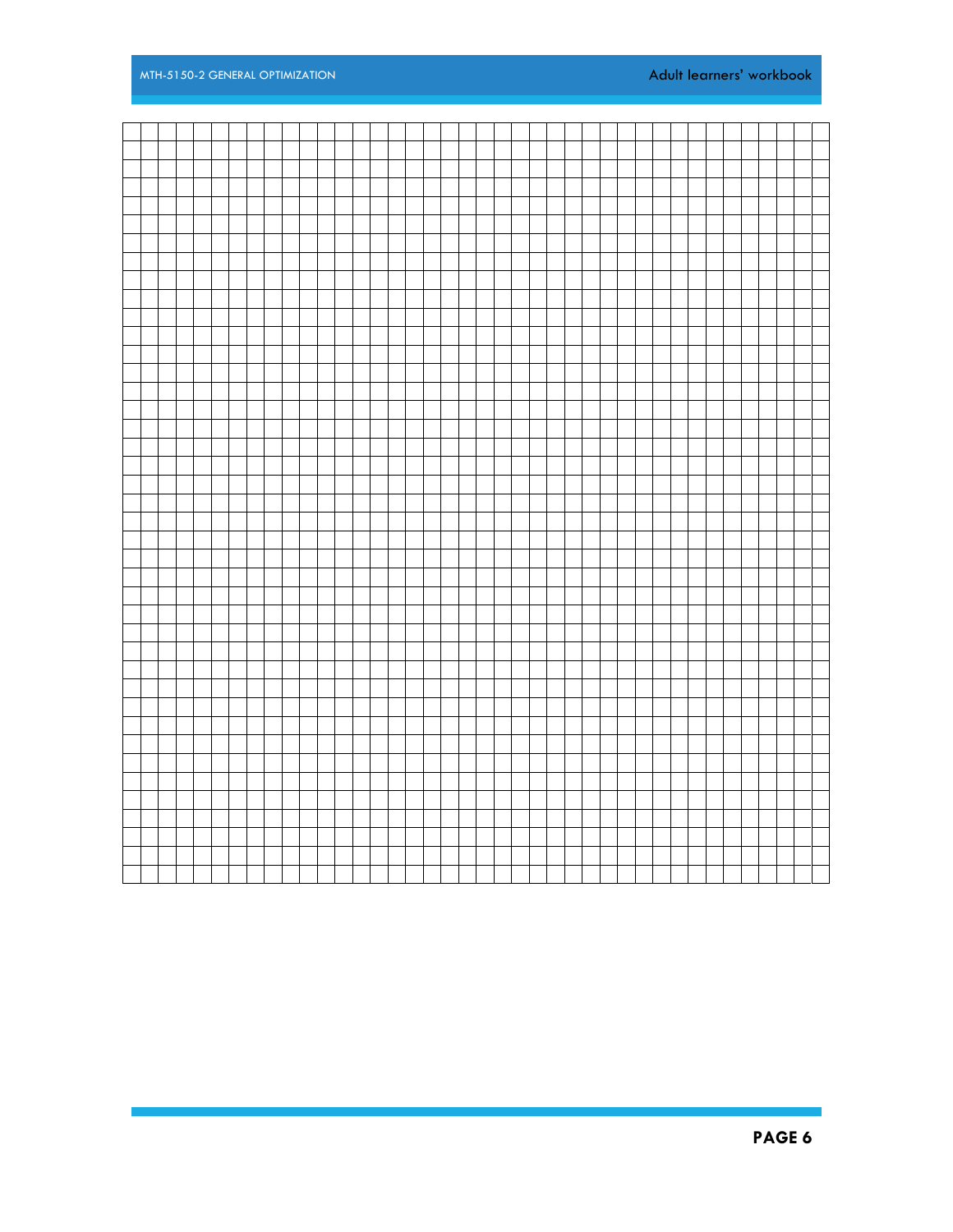**PAGE 7**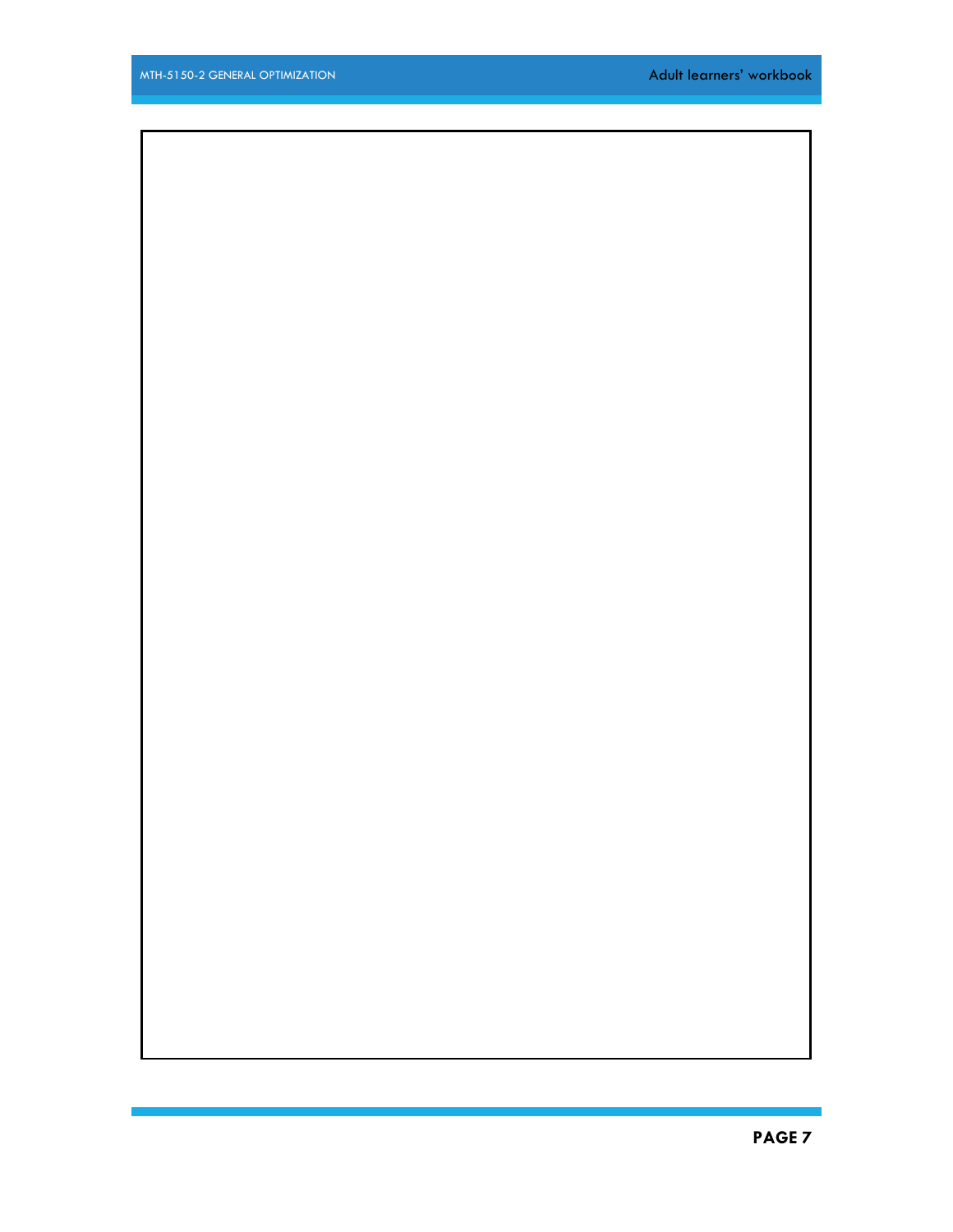#### **Task 3**

Marie will be using surplus profit from ticket sales to purchase attendee gifts. As the vocation of an Optimist Club is to support children, Marie would like to give them higher-value gifts.

Looking at a catalogue from a distributor of promotional items, Marie has determined the cost of an adult gift should be least \$0.50 and no more than \$5 for a child's gift. She would also like the cost of an adult gift to be no more than one third the cost of a child's gift.

**Will Marie have enough money to buy gifts if there are 150 adults and a maximum of 75 children at the dinner?**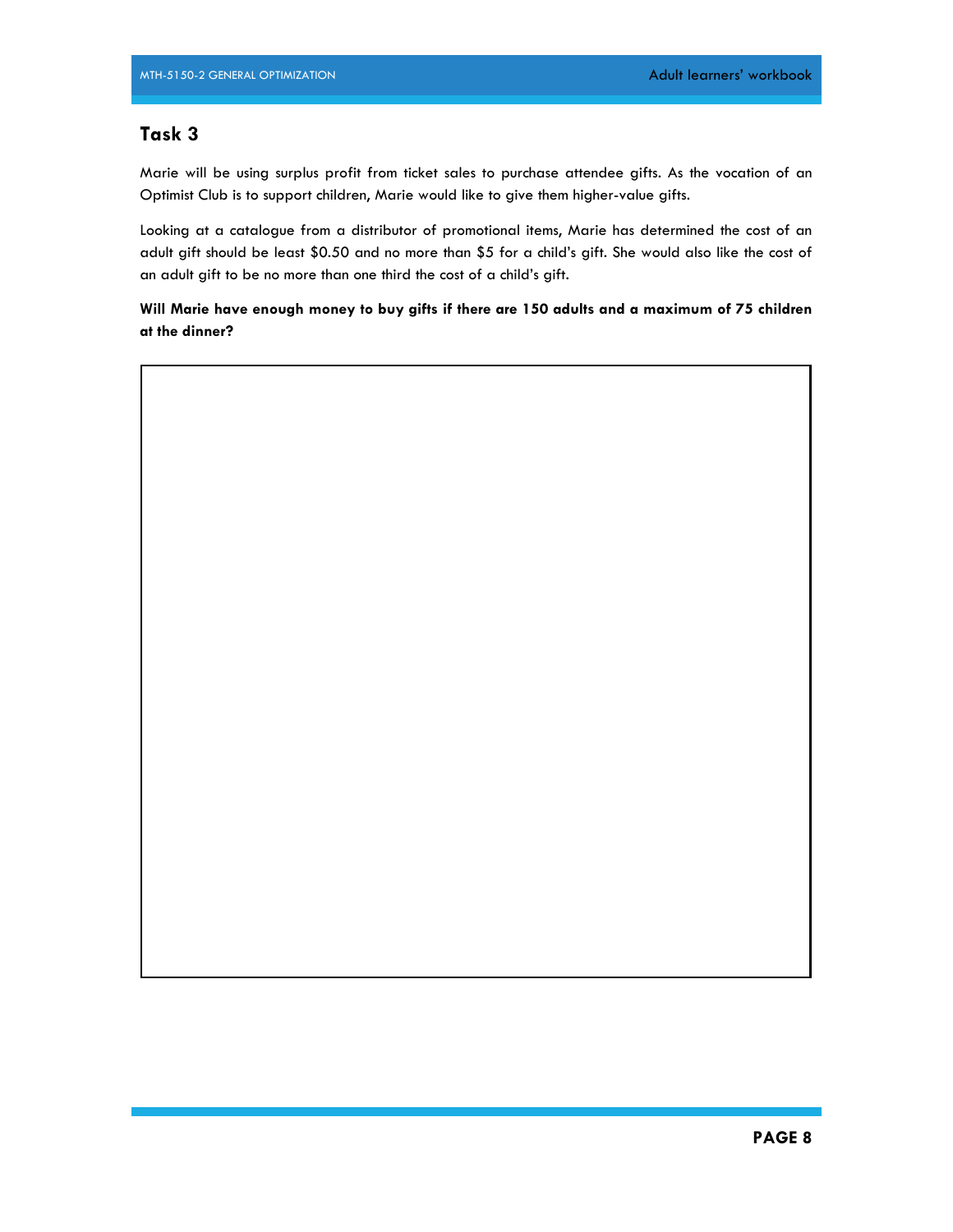| $\overline{\phantom{a}}$ |  |  |  |  |  |  |  |  |  |  |  |  |  |  |  |  |  |  |  |  |
|--------------------------|--|--|--|--|--|--|--|--|--|--|--|--|--|--|--|--|--|--|--|--|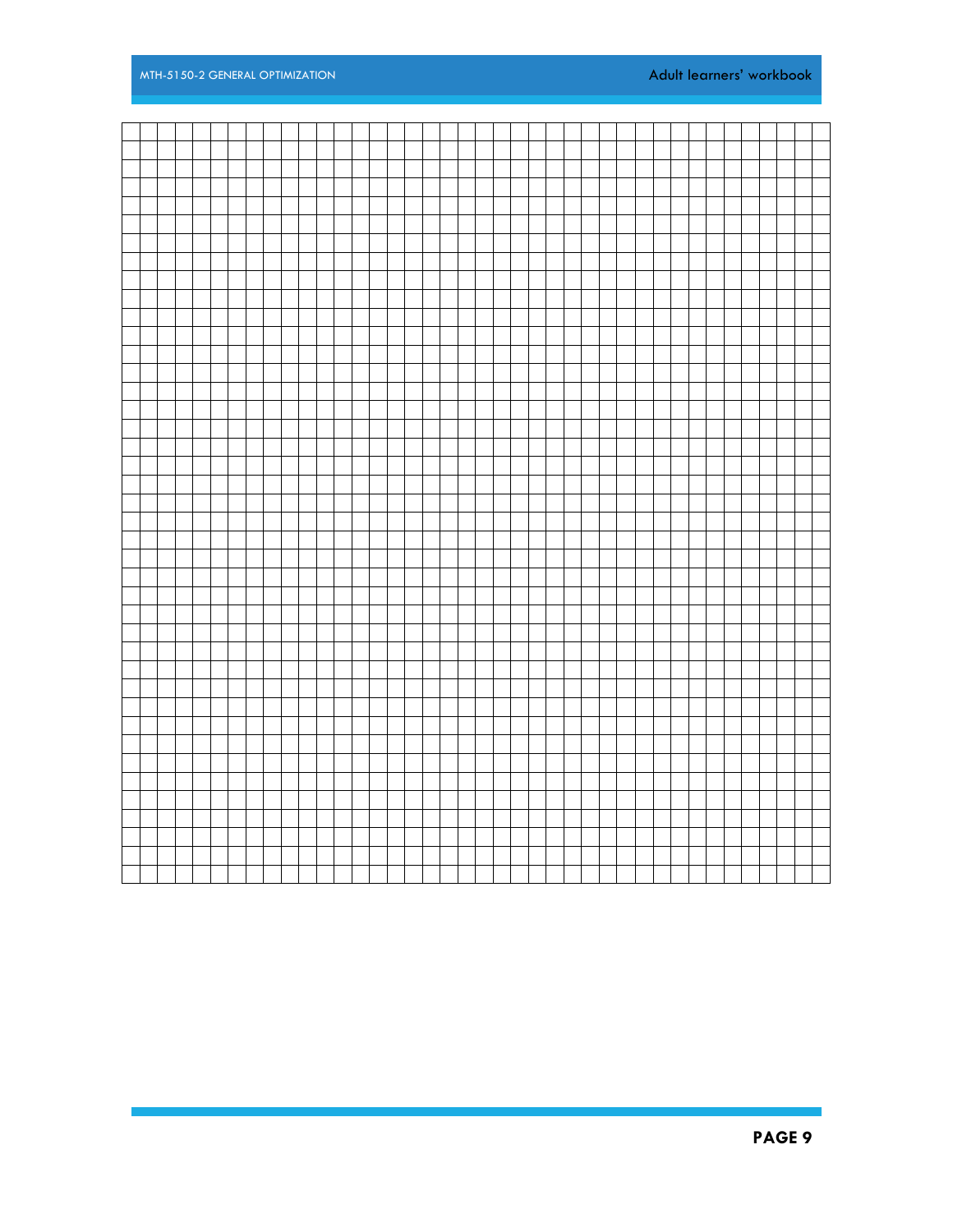**PAGE 10**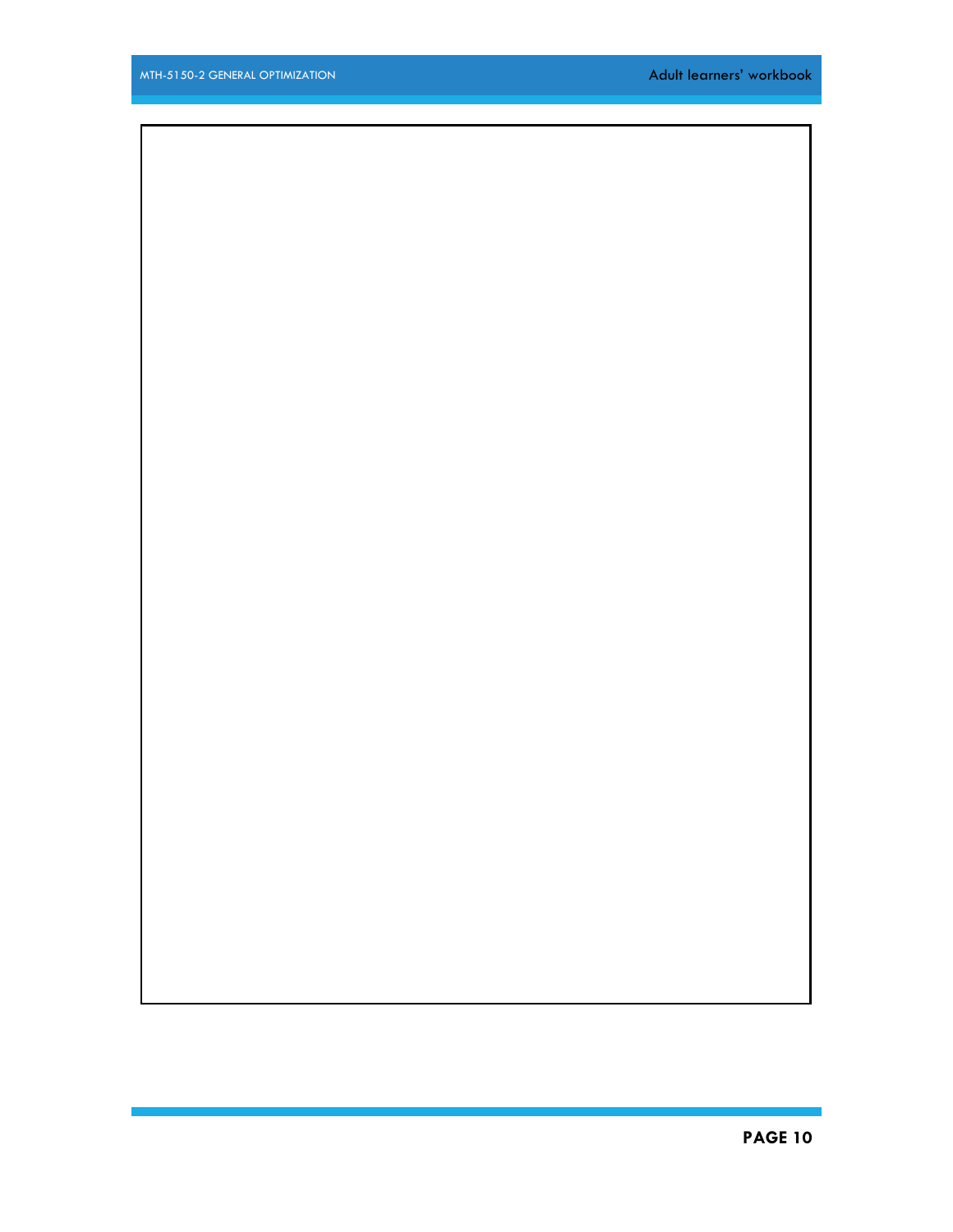### **Reflection**

A) What would be the possible effects of increasing the number of available places? Explain using examples and calculations.